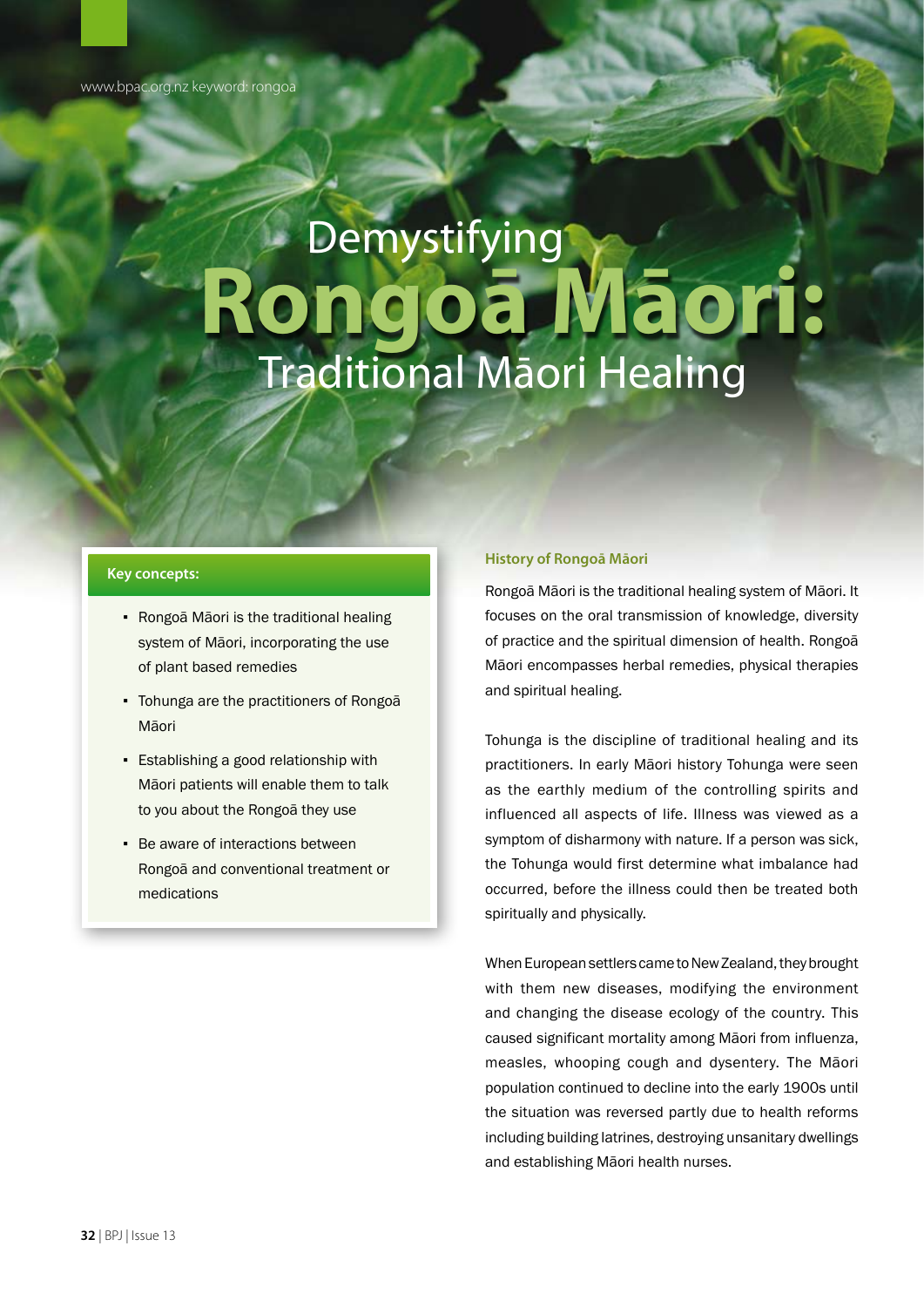The Tohunga Suppression Act 1907 grew out of concern of the practice of "rogue" Tohunga who lacked the training and integrity of traditional Tohunga. Rongoā Māori was seen as unsafe and an impediment to Māori progress by the medical fraternity. A conventional western medical system was desired for New Zealand. At this time, the activity of "quack" doctors was also suppressed with the Quackery Prevention Act 1908.

The Tohunga Suppression Act was passed with support from the four Māori members of Parliament, but only Tohunga whose activities were seen as harmful, were suppressed. The legislation was never really enforced with very few Tohunga prosecuted. However the main consequence of the Act was that it pushed the practice of Rongoā Māori underground. Identities of Tohunga were kept secret and matters of Rongoā were never discussed outside of Māori communities.

#### **Rongoā Māori today**

Despite the Suppression Act, training of Tohunga continued over the years and knowledge was passed on and developed. In 1962, as a result of a review of legislation that differentiated between Māori and Europeans, the Tohunga Suppression Act was repealed. With the resurgence of Māori culture in the past few decades Rongoā Māori has once again become prominent.

Māori view health in a holistic way, incorporating spiritual, psychological, physical and family aspects. It is perceived that conventional health services are focused on treating a person's physical health but may not always address other aspects. Some Māori may feel that their needs are better met by engaging with their traditional healers. There may also be geographical, financial or cultural barriers to accessing mainstream healthcare for some people.

The World Health Organisation advocates the inclusion of traditional healers in national health systems. There is a call for Rongoā Māori to be formalised within the public health system in New Zealand and to exist in synergy with conventional medical systems. The following steps have been made to this effect:

- In 1993 the National Organisation of Māori Traditional Practitioners (Ngā Ringa Whakahaere O te Iwi Māori) was established.
- In 1995 regional health authorities were able to purchase aspects of Rongoā Māori. The Ministry of Health has continued to fund services.
- In 1999 the Ministry of Health published a set of standards for traditional Māori healing.
- In 2006 the Ministry of Health released a Rongoā development plan outlining how Māori traditional healing practices will be supported within the health and disability sector. The aims of this plan are to improve the quality of Rongoā services, create leadership roles within Rongoā, increase the capacity and capability of services and develop research and evaluation activities.
- In 2007 Lake Taupo PHO signed a contract for services with the National Organisation of Traditional Healers, setting a benchmark for bridging the divide between Māori and mainstream services. The two organisations now work together to promote the benefits of Rongoā Māori.

### **The practice of Rongoā Māori**

Rongoā is an important aspect of health care to many Māori people despite their concurrent use of western medicine. It represents the passing on of culture and history. Traditional treatment may be sought for a variety of reasons including illness that is atypical or not responding to conventional treatment, mental illness and chronic "lifestyle" conditions such as type II diabetes.

Tohunga do not have a specific training programme or institution but are recognised experts in their field by their communities. Many learn their craft through the passing on of knowledge from elders or through apprenticeships with practising Tohunga. Knowledge and practice borrowed from western medicine may be incorporated into treatment.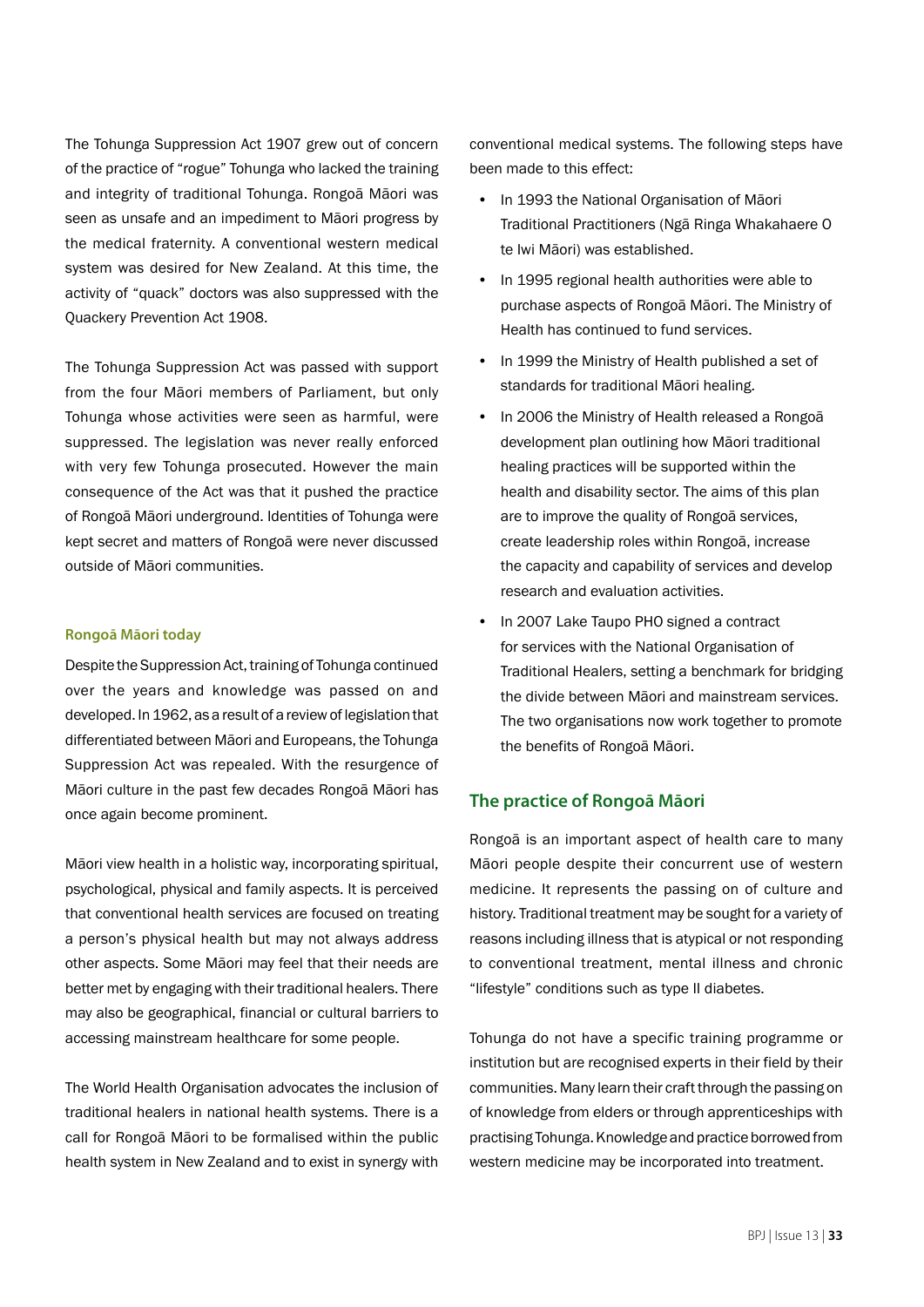Tohunga may work alone or within a clinic (Whare Oranga) and generally do not actively advertise for patients. There is considerable variation in practice and treatment protocols and no standard consensus on diagnosis or prescription. Treatment is individualised to tribes, areas, local plant material and specific needs. Healers are thought to be more prevalent in rural areas and in the North Island.

Treatment includes plant remedies from native flora (Rongoā rākau), massage (mirimiri) and prayer (karakia). Illness is treated by addressing aspects of health including spiritual, psychological, emotional, cultural, social, environmental, family and physical health.

As part of the Ministry of Health standards for traditional healing, Tohunga must ensure that:

- Patients are aware of any follow-up treatment or consultation required
- Patients are referred to other services where appropriate, especially for emergency or acute needs
- Co-operation with other health professionals according to the wishes or needs of the patient takes place

Whare Oranga, like general practices, are required to keep records for patients they treat. These records must contain details of treatment objectives and outcomes.

Some Māori patients may be unwilling to admit to their doctor that they are using traditional healing methods. However GPs should feel comfortable asking their patients about Rongoā Māori. As for any patient, it is important to be aware of any alternative remedies that a patient is taking, to assess any possible conflict with conventional medicine or treatment.

# **Plant remedies – Rongoā rākau**

Plant remedies (Rongoā rākau) form an integral part of Rongoā Māori. Numerous native plants are used to treat a variety of conditions including colds, flu, gastrointestinal problems, genitourinary problems, aches and pains. Plants must be carefully prepared as some species are toxic if not used correctly. Some of the more common plants used in Rongoā Māori are listed in Table 1.

The use of plant remedies does not require regulatory approval as long as they do not contain a scheduled medicine. However, as some pharmaceuticals are derived from plants, it is possible that Rongoā may contain active ingredients. As long as these pharmaceuticals are not purposely added to a remedy no restrictions apply to the use of such plants. Note that some plants, for example St Johns wort, can interact with conventional medicines.

- Appropriate tikanga (customs and rites) must be observed during the collection, preparation and storage of Rongoā.
- Plant material must be correctly identified, gathered from non-polluted areas and prepared safely and hygienically.
- Plants are usually crushed or dried and mixed with water or ethyl alcohol.
- Plant remedies should only be prescribed and dispensed by Tohunga to individual patients. Tohunga will advise on appropriate use.
- Plant remedies should not be labelled with therapeutic claims. Labels should contain the ingredient(s), instructions for use, date of preparation, expiry date and who the remedy is prescribed for.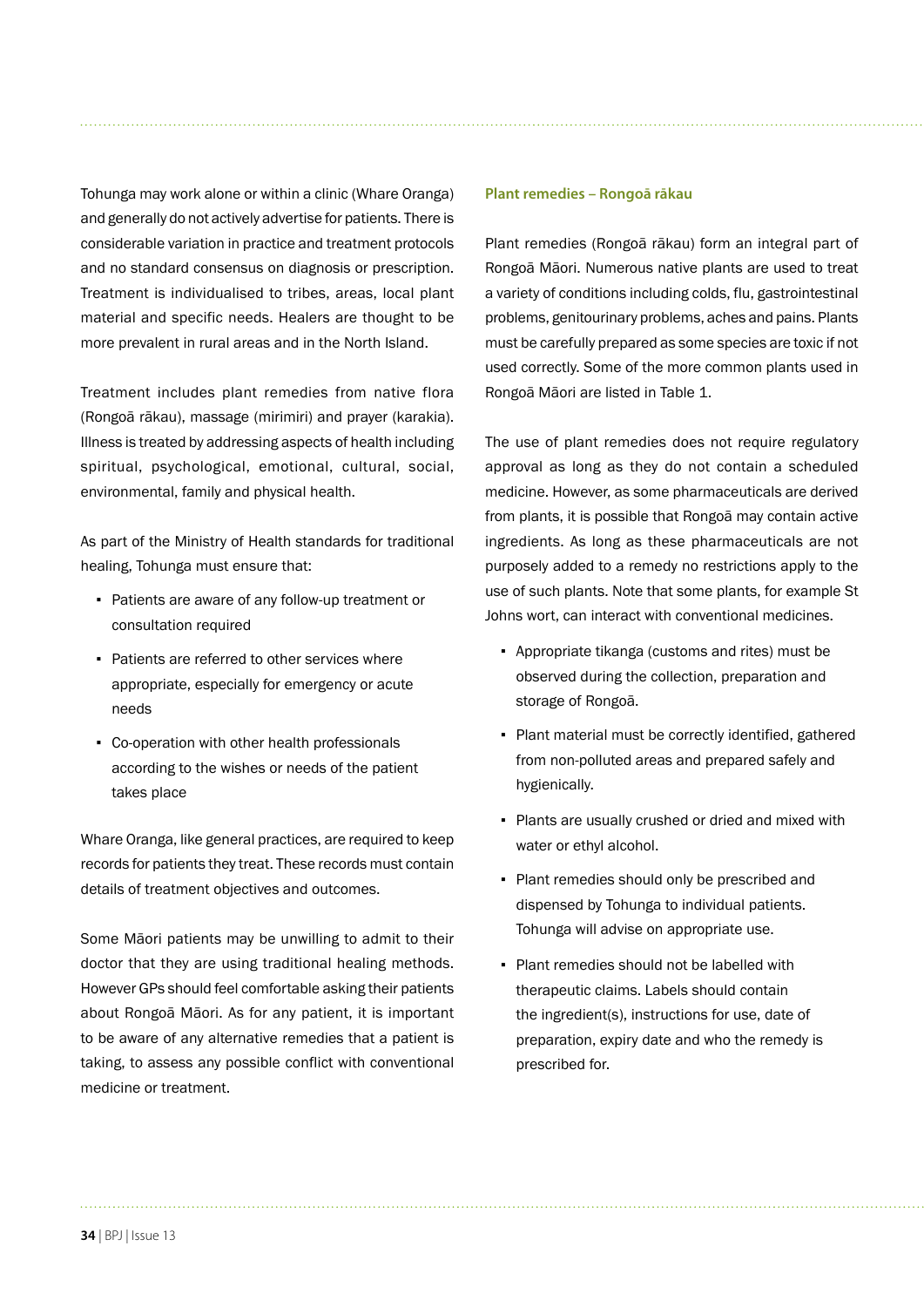# Table 1: Examples of plants used in Rongoā Māori

| Māori name     | <b>Common name</b>              | <b>Part used</b>                 | <b>Condition</b>                                                                                                              |
|----------------|---------------------------------|----------------------------------|-------------------------------------------------------------------------------------------------------------------------------|
| Kawakawa       | Māori Pepper<br><b>Tree</b>     | Leaves; chewed                   | Toothache, swollen face, kidney and bowel stimulation                                                                         |
|                |                                 | Leaves; boiled                   | Boils, diuretic, "blood purification", paipai (skin disease<br>resembling ringworm), gonorrhoea, syphilis, arthritis, bruises |
|                |                                 | Leaves/branches;<br>smoke, steam | Gonorrhoea, syphilis, paipai, chest congestion                                                                                |
|                |                                 | Root; chewed                     | Dysentery                                                                                                                     |
|                |                                 | Leaves; whole                    | Wounds, bandaging                                                                                                             |
| Koromiko       | Hebe                            | Leaves; poultice                 | Ulcers, venereal disease, bleeding after childbirth                                                                           |
|                |                                 | Leaves; boiled                   | Inhalation, throat gargle                                                                                                     |
|                |                                 | Leaves; chewed                   | Diarrhoea, dysentery, promotes hunger                                                                                         |
|                |                                 | Leaves; infusion                 | Astringent                                                                                                                    |
|                |                                 | Shoots; chewed                   | Stomach pain                                                                                                                  |
| Mamaku         | <b>Black Tree Fern</b>          | Bark; poultice                   | Boils, pus, sores, chaffing, swollen feet, sore eyes, sun burn                                                                |
|                |                                 | Wood; gum                        | Stem bleeding, diarrhoea                                                                                                      |
|                |                                 | Shoots; boiled                   | Expel placenta                                                                                                                |
|                |                                 | Shoots; poultice                 | Breast pain                                                                                                                   |
| Karamu         | Coprosma                        | Leaves; compress                 | Aches and pains                                                                                                               |
|                |                                 | Leaves; decoction                | Cuts, sores                                                                                                                   |
|                |                                 | Leaves/twigs; boiled             | <b>Broken limbs</b>                                                                                                           |
|                |                                 | Sap                              | <b>Scabies</b>                                                                                                                |
|                |                                 | Shoots; boiled                   | Kidney/urinary problems                                                                                                       |
|                |                                 | Bark; infusion                   | Aches, pains, colds, stomach pain, nausea                                                                                     |
| Kumarahou      | Gumdigger's<br>soap             | Leaves; infusion                 | Coughs, colds, asthma, bronchitis, tuberculosis, wounds,<br>skin disorders, blood purification                                |
| Manuka, Kanuka | Red tea tree,<br>White tea tree | Leaves; infusion                 | Kidney and urinary problems, fever, cough, gonorrhoea.                                                                        |
|                |                                 | Bark; decoction                  | Diarrhoea, dysentery, pain, healing, inflamed breasts,<br>sedative                                                            |
|                |                                 | Shoots; chewed                   | Diarrhoea, dysentery                                                                                                          |
|                |                                 | Seeds; chewed                    | Stomach problems                                                                                                              |
|                |                                 | Seeds; poultice                  | Wounds                                                                                                                        |
|                |                                 | Seeds; boiled                    | Anti-inflammatory                                                                                                             |
|                |                                 | Oil                              | Antiseptic                                                                                                                    |
|                |                                 | Gum                              | Burns, wounds, coughing                                                                                                       |